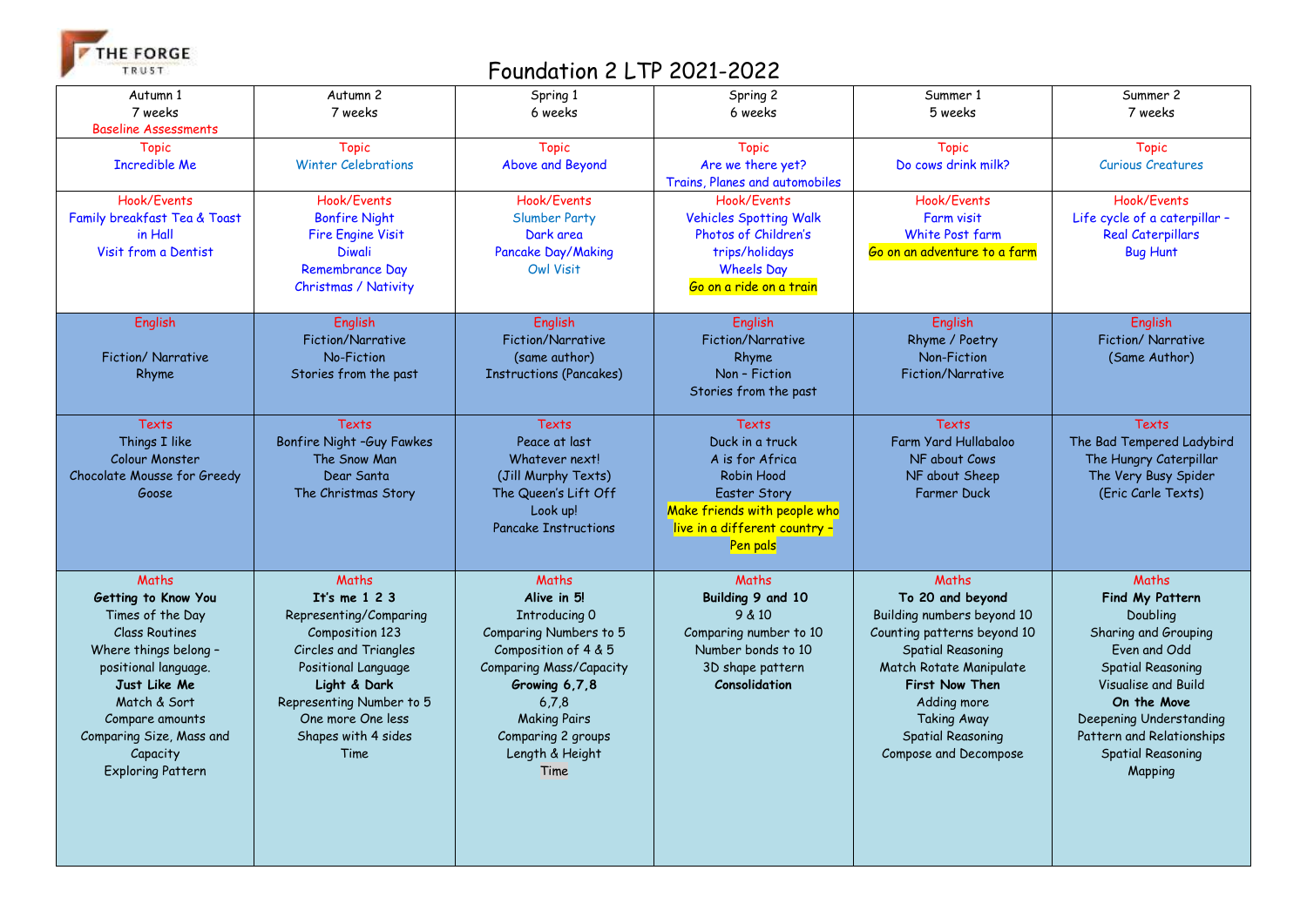

## Foundation 2 LTP 2021-2022

| <b>Topic</b>                              | <b>Topic</b>                                                  | <b>Topic</b>                                              | <b>Topic</b>                                               | <b>Topic</b>                              | <b>Topic</b>                                             |
|-------------------------------------------|---------------------------------------------------------------|-----------------------------------------------------------|------------------------------------------------------------|-------------------------------------------|----------------------------------------------------------|
| Class Charter/ Dreams                     | 4 <sup>th</sup> Nov-Diwali                                    | Nocturnal Animals                                         | Look at different types of                                 | Farm animals & Produce                    | Life Cycle of a Butterfly                                |
| Self Portraits                            | 11 <sup>th</sup> Nov Remembrance Day                          | Make Clay Owls -Link to EAD                               | vehicles / Vehicles in the Past                            | Food Types - Plants/Animals               | Mini Beasts - Bug Hunt &                                 |
| Colour Monster - Link to                  | 28 <sup>th</sup> -6 <sup>th</sup> Nov/Dec- Hanukah            | Safely use and explore a                                  | -Link to UTW                                               | Link to PD UTW ELG                        | Observations Link to UTW                                 |
| PSED/EAD                                  | Christmas Story -                                             | variety of materials, tools and                           | Comment on images of familiar                              | Health and Well Being -                   | Explore the natural world                                |
| Express their feelings and                | Link to UTW                                                   | techniques, experimenting with                            | situations in the past.                                    | <b>Healthy foods</b>                      | around them.                                             |
|                                           |                                                               |                                                           |                                                            | Explore the natural world                 |                                                          |
| consider the feelings of<br>others.       | Recognise that people have<br>different beliefs and celebrate | colour, design, texture, form<br>and function.            | Design and make a vehicle<br>A is for Africa - Link to UTW | around them, making                       | Describe what they see, hear<br>and feel whilst outside. |
| Identify and moderate their               | special times in different ways.                              | <b>Making Pancakes</b>                                    | Recognise some similarities                                | observations and drawing                  | Link to UTW FLG                                          |
| own feelings socially and                 | Understand that some places                                   |                                                           | and differences between life in                            | pictures of animals and plants.           | Understand the effect of                                 |
|                                           | are special to members of their                               | Space - Planets & Stars Link to<br>UTW ELG                |                                                            |                                           |                                                          |
| emotionally.<br>Explore, use and refine a |                                                               | Know some similarities and                                | this country and life in other<br>countries.               | Find a stick and make it your<br>own.     | changing seasons on the<br>natural world around them.    |
| variety of artistic effects to            | community.<br>Making Cards & Craft                            | differences between the                                   | Draw information from a simple                             | Animal Babies / Features                  |                                                          |
|                                           |                                                               |                                                           |                                                            | 19 <sup>th</sup> June Father's Day - Make |                                                          |
| express their ideas and                   | Nativity Play Link to EAD                                     | natural world around them and                             | map.                                                       |                                           | <b>Grow caterpillars into</b><br><b>butterflies</b>      |
| feelings.                                 | Explore and engage in music                                   | contrasting environments,                                 | Recognise some environments                                | Cards                                     |                                                          |
| Chocolate Moose For Greedy                | making and dance, performing                                  | drawing on their experiences<br>and what has been read in | that are different to the one                              | 2 <sup>nd</sup> May - EID - Link to UTW   | Explore your garden for mini                             |
| Goose - Link to PD                        | solo or in groups.                                            | class.                                                    | in which they live.                                        | Recognise that people have                |                                                          |
| Health and Well Being -                   | Sing in a group or on their own,                              |                                                           | Easter Story                                               | different beliefs and                     | beasts                                                   |
| <b>Healthy foods</b>                      | increasingly matching the pitch                               | Feb - 1st Chinese New Year                                | 1st March - St David's Day                                 | celebrate special times in                |                                                          |
| <b>Teeth Brushing</b>                     | and following the melody.                                     | Link to EAD                                               | 17th March - St Patricks Day                               | different ways.                           | Learn to play hopscotch                                  |
| My Family Focus - Link to                 | Take part in a shpw                                           | Watch and talk about dance                                | 23rd March - St Georges Day                                | Understand that some places               |                                                          |
| UTW/PSED                                  | Bonfire Night - Link to UTW                                   | and performance art,                                      | Link to UTW                                                | are special to members of                 |                                                          |
| Talk about members of their               | Compare and contrast                                          | expressing their feelings and                             | Recognise that people have                                 | their community.                          | F6 Our wonderful world:                                  |
| immediate family and                      | characters from stories,                                      | responses.                                                | different beliefs and celebrate                            |                                           | how can we care for living                               |
| community.                                | including figures from the past.                              | 8 <sup>th</sup> Feb - Safer Internet day -                | special times in different ways.                           |                                           | things and the earth?                                    |
| Name and describe people who              |                                                               | Link to PD -                                              | 27 <sup>th</sup> March - Mother's Day -                    |                                           |                                                          |
| are familiar to them.                     | Hold a sparkler and write your                                | <b>Health and Well Being</b>                              | Make cards                                                 |                                           |                                                          |
| See themselves as a valuable              | name                                                          | Screen time (Look Up! Text                                | Trip - Link to PD                                          |                                           |                                                          |
| individual.                               | <b>Apple bobbing</b>                                          | link)                                                     | Health and Well Being -                                    |                                           |                                                          |
|                                           | <b>Christmas Party</b>                                        | Night & Day - Link to PD                                  | Being a Safe Pedestrian                                    | <b>JUNE - Summer Focus</b>                |                                                          |
|                                           | - do the hokey cokey                                          | <b>Health and Well Being</b>                              | Robin Hood - Local Story - Link                            | Link to UTW                               |                                                          |
| OCTOBER - Autumn focus                    | play party games (e.g. pass                                   | Good sleep routine                                        | to UTW                                                     | Understand the effect of                  |                                                          |
| Link to UTW                               | the parcel)                                                   | Look up ! - Mae Jemison - The                             | Compare and contrast                                       | changing seasons on the                   |                                                          |
| Understand the effect of                  |                                                               | first African American woman                              | characters from stories,                                   | natural world around them.                |                                                          |
| changing seasons on the                   | Post a card to a                                              | in Space - Link to UTW                                    | including figures from the                                 | Link to UTW ELG -                         |                                                          |
| natural world around them.                | family/friend/Santa                                           | Know some similarities and                                | past.                                                      | Understand some important                 |                                                          |
| $FLG -$                                   |                                                               | differences between things in                             |                                                            | processes and changes in the              |                                                          |
| Understand some important                 | Go to a pantomime                                             | the past and now, drawing on                              | 3rd March - World Book Day                                 | natural world around them,                |                                                          |
| processes and changes in the              |                                                               | their experiences and what has                            | Dress up as your                                           | including the seasons and                 |                                                          |
| natural world around them,                |                                                               | been read in class.                                       | favourite character                                        | changing states of matter.                |                                                          |
| including the seasons and                 | F4 What times are special and                                 | Understand the past through                               | Hop around like a                                          |                                           |                                                          |
| changing states of matter                 | why?                                                          | settings, characters and                                  | bunny                                                      |                                           |                                                          |
|                                           |                                                               | events encountered in books                               |                                                            |                                           |                                                          |
|                                           |                                                               | read in class and storytelling.                           | F3 What places are special and                             |                                           |                                                          |
|                                           |                                                               |                                                           | why?                                                       |                                           |                                                          |